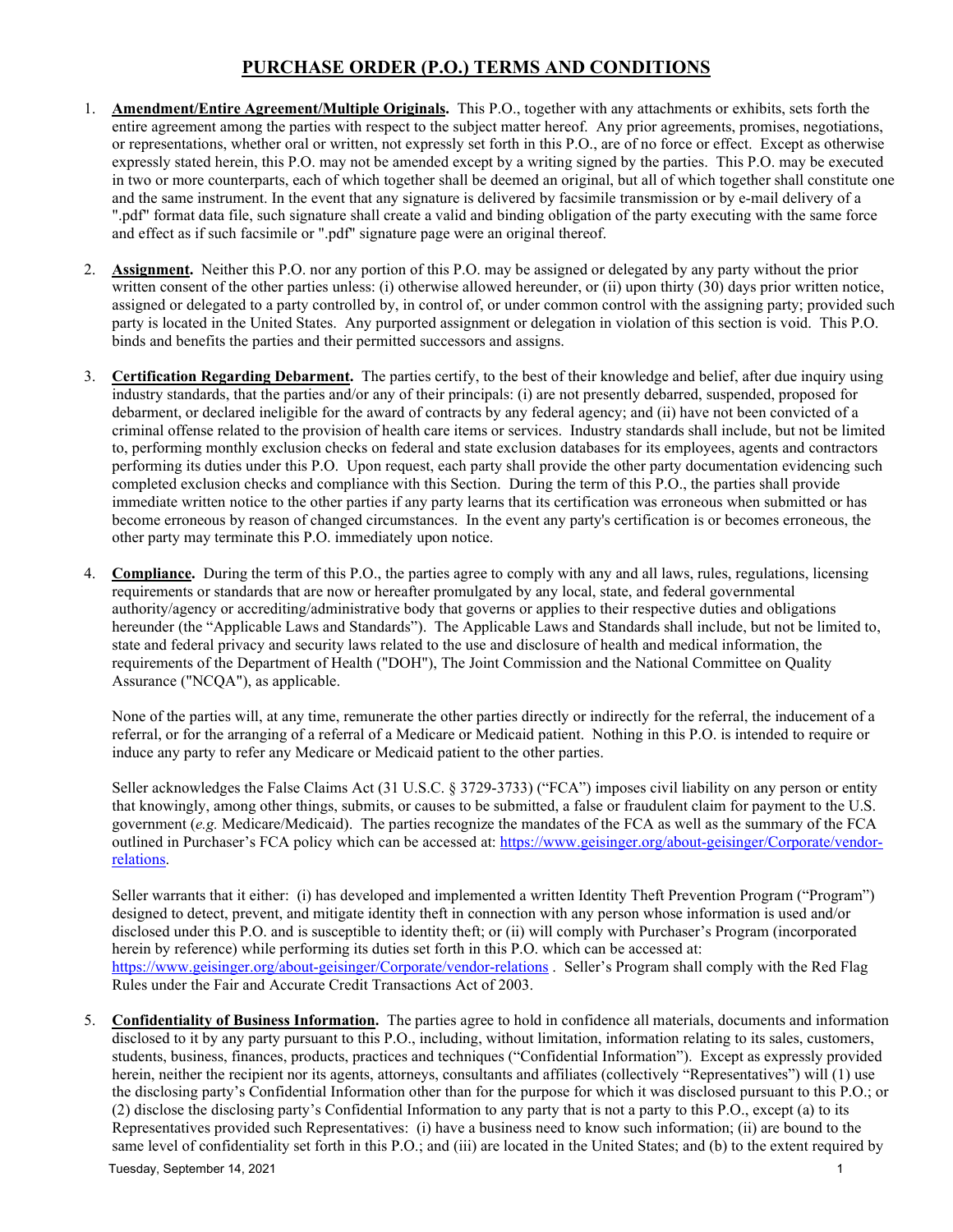law; provided that the disclosing party is notified of any such requirement with sufficient time (if possible) to seek a protective order or other modifications to the requirement.

The recipient agrees to (i) implement appropriate administrative, physical and technical safeguards and internal controls to protect the confidentiality of the disclosing party's Confidential Information; (ii) allow the disclosing party the right to review such safeguards and internal controls; and (iii) provide immediate notice to the disclosing party of any unauthorized uses and disclosures of the disclosing party's Confidential Information.

In the event the recipient accesses and/or receives the disclosing party's Confidential Information electronically, the recipient agrees to successfully remediate or, upon the disclosing party's prior written approval, provide compensating controls for those security or technical risks that are either identified in an available third-party SOC, ISO 27001 or CORL risk assessment, or are otherwise identified by the disclosing party (individually a "Security Risk" and collectively "Security Risks") at no additional cost or expense to the disclosing party. The aforementioned remediation and controls shall occur within thirty (30) days from the date the recipient is made aware of a Security Risk. The parties hereto may agree in writing to an alternate timeframe if the nature of the Security Risk warrants an alternate timeframe. In the event the recipient is unable to successfully remediate or, upon the disclosing party's written approval, make available compensating controls to the Security Risks, the disclosing party may terminate this engagement by written notice to the recipient, without penalty, financial or otherwise. Termination shall be effective as of the date set forth in the notice of termination.

All Confidential Information shall be delivered to the disclosing party promptly after the termination of this P.O. upon the disclosing party's request provided; however, the parties may retain copies as necessary for purposes of meeting applicable professional standards and/or legal requirements.

The obligations of this section shall not apply to: (i) information which is or becomes public, except through breach of this P.O.; (ii) information which is known, developed or becomes known independently from this P.O.; and (iii) information which is received from a third party which was not prohibited from disclosing such information.

This section shall survive termination of this P.O.

- 6. **Confidentiality of PHI.** Seller acknowledges that Purchaser may create or access protected health information ("PHI") as defined in 45 CFR 160.103. Seller agrees to advise its employees, agents and/or subcontractors (collectively "personnel") that, should such personnel be incidentally exposed to or incidentally access PHI, such personnel must maintain the PHI in strictest confidence. This section shall survive termination of this P.O.
- 7. **Construction of P.O.** The parties acknowledge that they have thoroughly reviewed this P.O. and bargained over its terms in an arms-length process. Accordingly, this P.O. shall be construed without regard to the party or parties responsible for its preparation and shall be deemed to have been prepared jointly by the parties. All titles of articles or sections under this P.O. are solely for convenience and do not constitute a substantive part of this P.O. Words importing the singular include the plural and vice versa. Words importing one gender include both genders.
- 8. **Delivery.** Unless otherwise noted on the face hereof, the written acknowledgment of this P.O. or the delivery of any goods and/or services shall constitute acceptance by Seller of the terms and conditions of this P.O. Seller shall suitably pack, mark, and ship all goods in accordance with the requirements of common carriers to secure the lowest transportation costs. Seller shall deliver goods FOB Purchaser unless otherwise noted on the face hereof. Deliveries shall be made as specified without charge to Purchaser for boxing, crating, storing, or refrigeration unless otherwise specified in writing by Purchaser.

**FURTHERMORE, SELLER SHALL REFERENCE THIS P.O. NUMBER ON THE SHIPPING LABEL FOR ALL GOODS SHIPPED PURSUANT TO THIS P.O. AND PURCHASER RESERVES THE RIGHT TO REFUSE ACCEPTANCE OF ANY GOODS NOT CLEARLY IDENTIFIED WITH SUCH P.O. NUMBER. SHOULD ANY SHIPPING CHARGES APPLY, SELLER SHALL REFERENCE THE FEDEX ACCOUNT NUMBER AS STATED ON THE P.O. IF COMBINED SHIPPING WEIGHT EXCEEDS 150 POUNDS, SELLER SHALL CALL 1-888-457-5851 FOR FURTHER INSTRUCTIONS.**

Tuesday, September 14, 2021 2 9. **Disclosure of Discounts.** Seller agrees: (i) to fully and accurately report the existence of any discount program on the invoice or statement submitted to Purchaser; (ii) to inform Purchaser of Purchaser's obligations to report its cost on its cost report, if applicable, and to comply with the following standards: (1) the discount must be earned based on purchases of that same good or service bought within a single fiscal year of Purchaser, (2) Purchaser must claim the benefit of a discount in the fiscal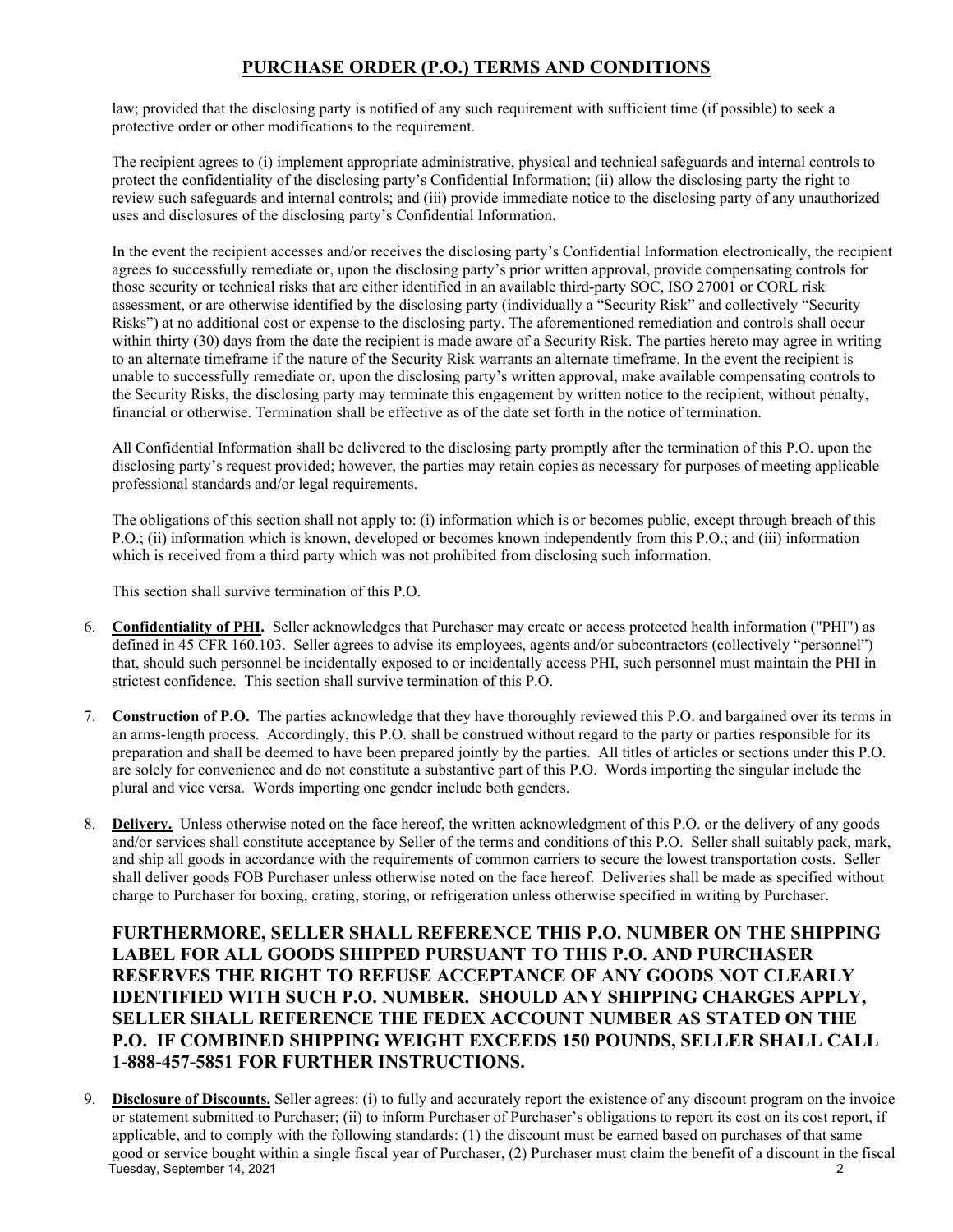year in which the discount is earned or the following year, (3) Purchaser must fully and accurately report the discount in the applicable cost report, (4) Purchaser must provide upon request by the U.S. Secretary of Health and Human Services (or their designee) that the above information has been provided by Seller; and (iii) when the value of the discount becomes known, Seller shall provide Purchaser with documentation of the calculation identifying the specific goods/services purchased to which the discount applies.

- 10. **Governing Law.** The laws of the Commonwealth of Pennsylvania (without giving effect to its conflicts of law principles) govern all matters arising out of or relating to this P.O. The federal or state courts located in the Commonwealth of Pennsylvania shall have jurisdiction over all matters arising out of or relating to this P.O.
- 11. **Indemnification.** Each party agrees to protect, indemnify, and hold harmless the other party and their agents, employees, directors and affiliates from and against any and all damages, injuries, claims, liabilities and costs (including attorneys' fees), which may be suffered or incurred under this P.O., as a result of a breach of this P.O., or the negligent or intentional acts of the indemnifying party, its employees, agents, consultants, or subcontractors. This provision will not in any way limit any other statutory, regulatory or common law defense and hold harmless rights to which either party may be entitled. Said indemnity is in addition to any other rights that the indemnified party may have against the indemnifying party and will survive the termination of this P.O.
- 12. **Independent Entities.** None of the provisions of this P.O. shall be deemed or construed to create any relationship between the parties other than that of independent entities contracting with each other solely for the purpose of effecting the provisions of this P.O. None of the parties have any express or implied rights nor authority to assume or create any obligation or responsibility on behalf of or in the name of the other party, except as may otherwise be set forth in this P.O.

In the event Seller's independent contractor status is determined to be misclassified, Seller and Seller's employees, agents and subcontractors performing Seller's duties and responsibilities set forth in this P.O., shall, for himself, his heirs, executors, administrators, legal representatives and permitted assigns waive any and all potential claims to Purchaser employee benefits. Seller hereby represents and warrants that the performance of Seller's duties under this P.O. will not breach or be in conflict with any other agreement to which Seller or its employees, agents, or subcontractors who perform such duties are a party or are bound. Seller further represents and warrants that its services provided pursuant to this P.O. will not be affected or altered as a result of any relationship you have with a third party involved in the provision of health care services or equipment.

Seller is responsible for paying any sums for income tax, unemployment insurance, social security, or any other withholding pursuant to any law or requirement of any governmental body relating to any compensation it receives pursuant to this P.O.

Seller agrees it is not entitled to and will not take any tax position that is inconsistent with being a service provider to Purchaser. Seller agrees not to claim any depreciation or amortization deduction, investment tax credit, or deduction for service payment as rent with respect to managed property.

Seller certifies that the cumulative amount paid to Seller by Purchaser and its affiliates pursuant to this document and any other instrument entered into between Seller and Purchaser or a Purchaser affiliate does not exceed 40% of Seller's gross annual revenue and will provide reasonable documentation evidencing the same to Purchaser upon request. Seller will promptly notify Purchaser if the foregoing certification becomes erroneous because of changed circumstances.

- 13. **Insurance.** Each party agrees to maintain during the term of this P.O., at its own cost and expense, insurance coverage in amounts consistent with industry standards and necessary and reasonable to insure itself and its employees and agents against any claims of any nature, which may arise from performance of its duties and responsibilities under this P.O. Notwithstanding the foregoing, in the event Seller receives identifiable patient information from Purchaser pursuant to this P.O., Seller agrees to also maintain Information Security and Cyber Liability insurance coverage with minimum amounts of \$10 million per occurrence and \$10 million annual aggregate. If any such insurance coverage is on a "claims-made basis", in the event the policy expires or is terminated, "tail coverage" must be purchased to cover any subsequent claims based on acts or omissions that occurred during the term of this P.O. Upon request, the parties agree to provide one another with a Certificate of Insurance evidencing said insurance covering such liability with an insurer AM Best rated A or better or through a qualified self-insurance program. Further, the parties agree to notify one another immediately if the aggregate coverage as stated on the Certification of Insurance is impaired more than fifty percent (50%).
- Tuesday, September 14, 2021 3 14. **Medicare Access to Records.** If the services provided under this P.O. have a cost or value of \$10,000 or more over a twelve (12) month period, the parties agree to preserve and provide access to each one's contracts, books, documents, and records to the Comptroller General of the United States, Health and Human Services, and their duly authorized representatives until the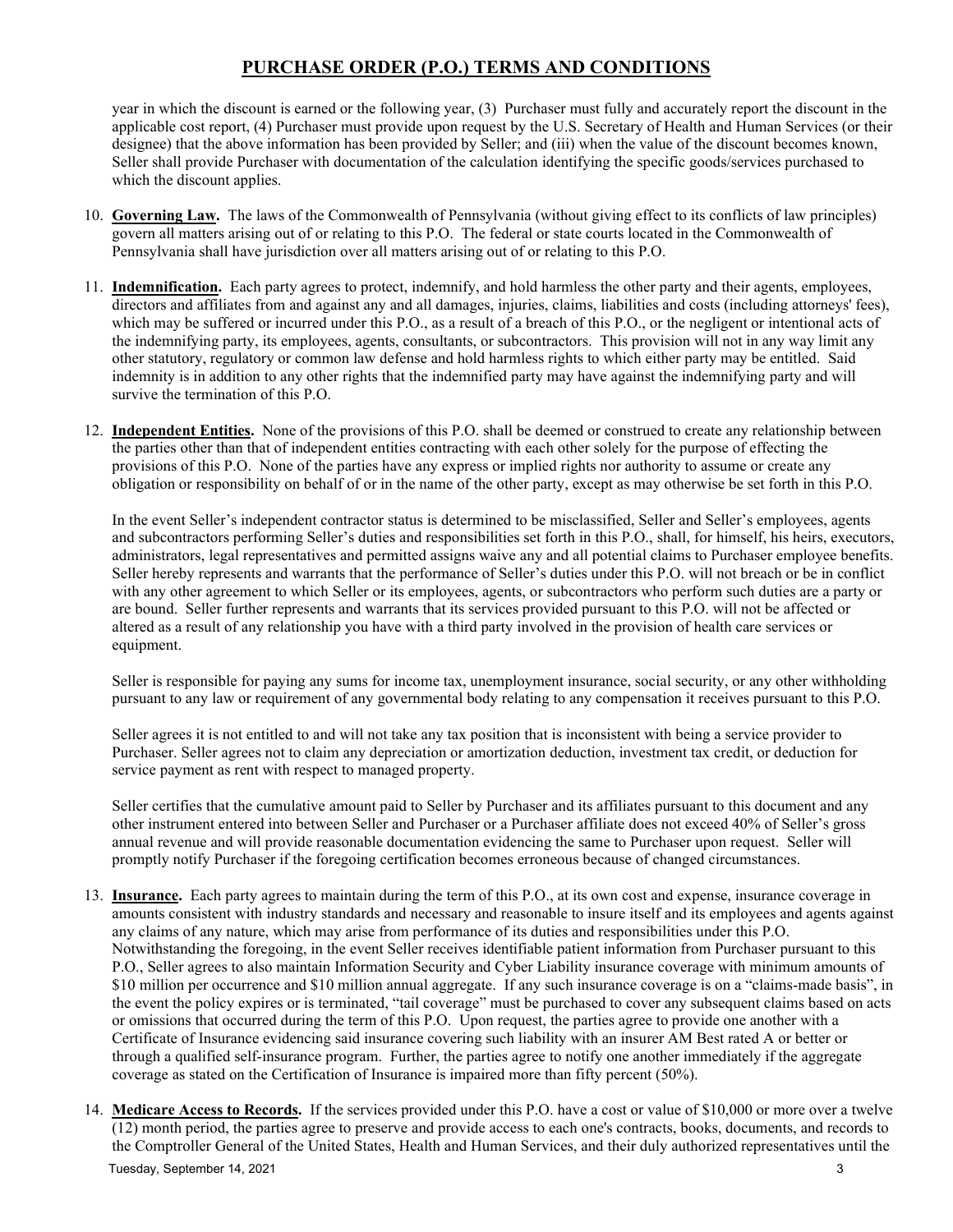expiration of four (4) years after the furnishing of services under this P.O. or as may be provided by regulation from time to time to implement the provisions of the Social Security Act relating to the determination of reasonable costs as a provider of, or a subcontractor of, services under the Medicare program.

- 15. **No Waiver.** A delay or omission by a party to exercise any right under this P.O. shall not be construed to be a waiver of such right. No waiver by any party of a breach of this P.O. will be deemed a waiver of any subsequent breach.
- 16. **Nondiscrimination.** Each party agrees to comply with all applicable Federal, state and local laws respecting discrimination. The parties hereby incorporate the requirements of 41 C.F.R. § 60-1.4(a), 41 C.F.R. § 60-741.5(a), 41 C.F.R. § 60-250.5(a), 41 C.F.R. § 60-300.5(a), and 29 C.F.R. § 471 Appendix A to Subpart A (Executive Order 13496), as applicable. This contractor and subcontractor shall abide by the requirements of 41 CFR 60-741.5(a). This regulation prohibits discrimination against qualified individuals on the basis of disability and requires affirmative action by covered prime contractors and subcontractors to employ and advance in employment qualified individuals with disabilities. Further, each party agrees it will not discharge or in any other manner discriminate against their employees or applicants because those employees or applicants have inquired about, discussed, or disclosed their own pay or the pay of another employee or applicant of their employer. However, employees who have access to the compensation information of other employees or applicants as a part of their essential job functions cannot disclose the pay of other employees or applicants to individuals who do not otherwise have access to compensation information, unless the disclosure is (a) in response to a formal complaint or charge, (b) in furtherance of an investigation, proceeding, hearing, or action, including an investigation conducted by the employer, or (c) consistent with the contractor's legal duty to furnish information. Each party shall abide by the requirements of 41 CFR 60-300.5(a). This regulation prohibits discrimination against qualified protected veterans and requires affirmative action by covered prime contractors and subcontractors to employ and advance in employment qualified protected veterans.
- 17. **Notices.** All notices and communications related to this P.O. must be in writing and will be deemed given: (i) when personally delivered, (ii) upon confirmation of a facsimile transmittal, or (iii) upon receipt when deposited with the United States Postal Service, postage prepaid, addressed as follows or to such other person, fax and/or address as the party to receive may designate by notice to the other:
- 18. **Notification of Incidents.** Each party agrees to promptly notify the other party after the discovery of any incidents, occurrences, claims, or other causes of action involving this P.O. that could negatively impact the other party in order to permit the timely and appropriate evaluation, determination of responsibility, and opportunity for mitigation. The parties agree to cooperate with each other as may be necessary to resolve such matters. Notwithstanding the above, none of the parties shall be required to provide the other party with copies of patient safety materials as defined in the Pennsylvania Patient Safety Act, to the extent that releasing the same would waive any legal privilege applicable to said materials.

The Pennsylvania Breach of Personal Information Notification Act ("Act 94") was enacted to protect individuals' personal information. Notwithstanding anything in this P.O. to the contrary, if Seller requires an individual's Personal Information (as defined under Act 94) to be transferred from Purchaser, Seller shall ensure its employees, agents and/or subcontractors use appropriate encryption or redaction to protect such Personal Information from being accessed and/or acquired in an unauthorized manner. Seller further agrees to: (i) immediately notify Purchaser upon the discovery of any incidents or occurrences where Personal Information has been accessed and/or acquired in an unauthorized manner; (ii) cooperate with Purchaser as requested by Purchaser so that Purchaser may provide notification to those individuals whose Personal Information was accessed and/or acquired in such unauthorized manner; and (iii) cover any costs, losses or damages incurred by Purchaser due to Personal Information being accessed and/or acquired in an unauthorized manner while in the possession of Seller or its employees, agents and/or subcontractors.

This section shall survive the termination of this P.O.

- 19. **Pricing.** Purchaser shall not be billed at prices higher than stated on this P.O.
- 20. **Payment Terms and Billing Requirements.** Payment terms for products purchased under this P.O. shall be net forty-five (45) days from the date the invoice is received by Purchaser. Purchaser requires that all invoices submitted for payment contain the following elements:
	- 1) Unique invoice number. Note: *We do not accept proforma invoices*.
	- 2) Invoice date issued and anticipated due date, based upon contractual payment terms.
	- 3) Complete and accurate P.O. number.
	- 4) Description of goods or service provided.
	- 5) Detailed P.O. line information, including quantity of goods or services and pricing.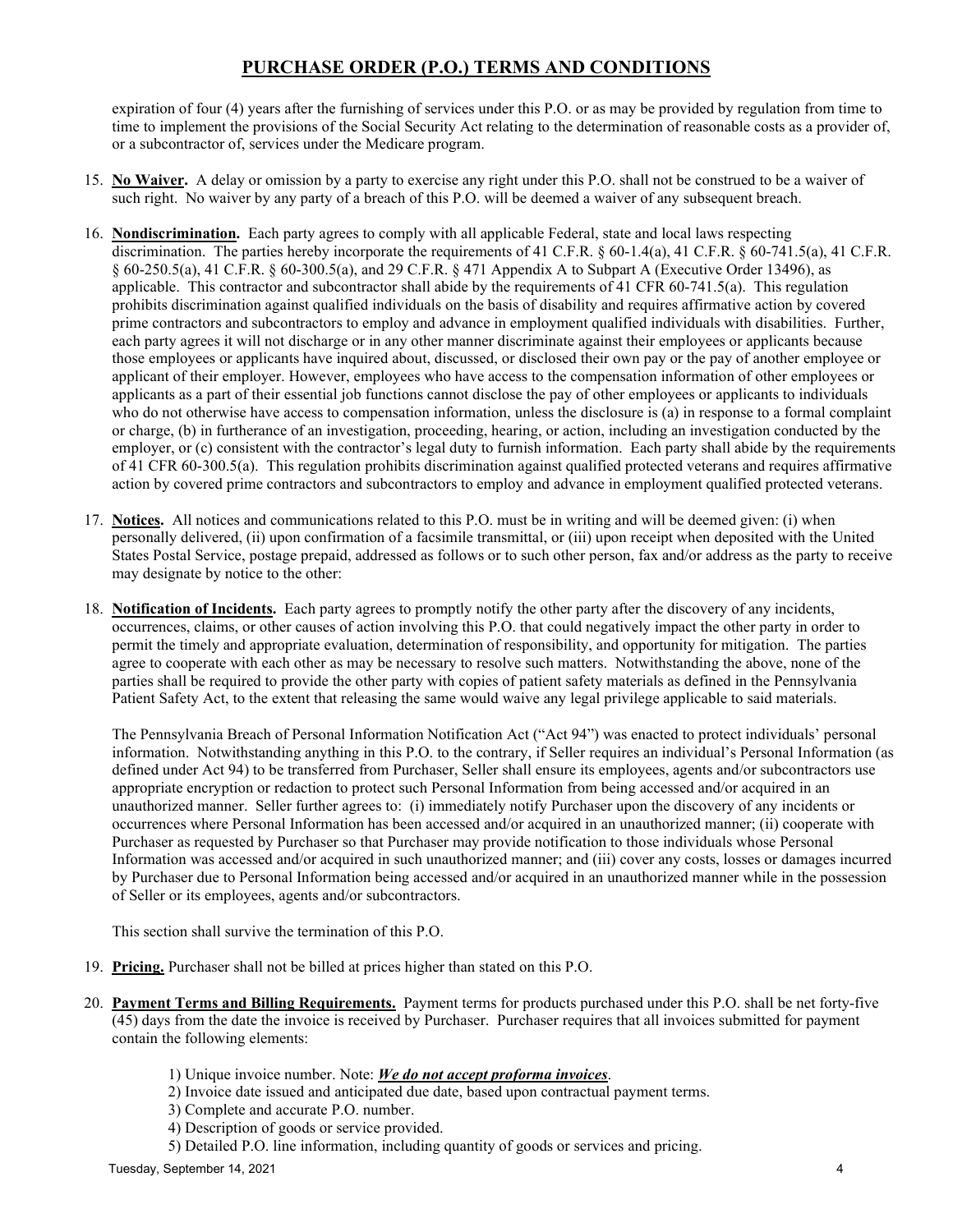(both unit cost and extended) amount.

6) Total invoice amounts due.

Invoices not meeting the above requirements will be returned for non-compliance. A corrected invoice will be required for resubmission to receive payment. Any delay in payment due to returned invoices because of non-compliance to the above requirements will not be eligible for late fees.

- 21. **Promotional Materials.** Except as otherwise stated in this P.O., each party agrees not to use the name, trademark, service mark, or design registered to the other party or its affiliates in any publicity, promotional, or advertising material, unless review and written approval of the intended use is obtained from the other party prior to the release of any such material.
- 22. **Purchaser Policies.** Seller agrees to abide by all applicable Purchaser rules, policies and standards while performing Seller's duties hereunder including, but not limited to, the policies found a[t https://www.geisinger.org/about](https://www.geisinger.org/about-geisinger/Corporate/vendor-relations)[geisinger/Corporate/vendor-relations,](https://www.geisinger.org/about-geisinger/Corporate/vendor-relations) which are incorporated herein by reference. Notwithstanding other termination provisions contained herein, any failure by Seller to comply pursuant to this section may result in immediate termination of this P.O. by Purchaser, without penalty to Purchaser.
- 23. **Release of Information.** The provisions of this P.O. are confidential and protected from disclosure to a third party, other than its agents, attorneys, consultants and designees, unless disclosure is required by law, or said third party is bound to the same level of confidentiality set forth in this P.O.
- 24. **Severability.** In the event any provision of this P.O. is rendered invalid, illegal or unenforceable, the remaining provisions of this P.O. shall remain in full force and effect. Further, the parties shall renegotiate and amend the P.O. to comply with the requirements of law. If the parties fail to reach such an amendment satisfying each of the parties within ninety (90) days' following a written request by one of the parties, then any party may terminate this P.O. upon thirty (30) days' written notice, without further obligation or penalty, financial or otherwise, to the other parties.
- 25. **Survival.** Sections **4, 5, 6, 11, 18 and 28** shall survive expiration or termination of this P.O. indefinitely.
- 26. **Termination**. Purchaser reserves the right to terminate this P.O. or any part hereof with or without cause and to cancel all or part of the undelivered portion of this P.O. without additional cost or penalty.
- 27. **Vaccination and Screening Requirements.** Seller warrants that the following criteria have been met for each of its employees, agents and/or subcontractors performing Seller's duties set forth in this P.O. prior to performing such duties and shall provide evidence of such to Purchaser immediately upon request:
	- A. (i) Mandatory vaccinations pursuant to Purchaser's Mandatory Vaccine Policy, which is expressly incorporated herein by reference; (ii) Two-Step Tuberculosis Skin Test (negative, or positive with documented follow-up chest xray) done within one year prior to the start; (iii) completed Hepatitis B Vaccination [or declination]; and (iv) physical showing the individual is medically clear of communicable diseases if duties will be performed at a Life Geisinger facility; Additionally, the following vaccines are recommended: (i) Rubeola, (ii) Mumps, (iii) Rubella, and (iv) Varicella;
	- B. Pass a drug screen minimally testing for (i) Amphetamines; (ii) Benzodiazepines; (iii) Cannabinoids; (iv) Cocaine; (v) Opiates; (vi) Oxycodone; and (vii) Heroin [6-Acetylmor] done within 1 year prior to the start;
	- C. Criminal history record check through PATCH (PA Access to Criminal History), showing no relevant criminal history, done within 1 year prior to the start;
	- D. Seven year nationwide criminal history record check, showing no relevant criminal history, done within 1 year prior to the start;
	- E. PA Child Abuse History Clearance Form (Website Check) (CT-113), showing no relevant criminal history, done within 1 year prior to the start; and
	- F. Fingerprint-based Federal Criminal History Records Check, in compliance with Pennsylvania Act 73 of 2007, showing no relevant criminal history, done within 1 year prior to the start.